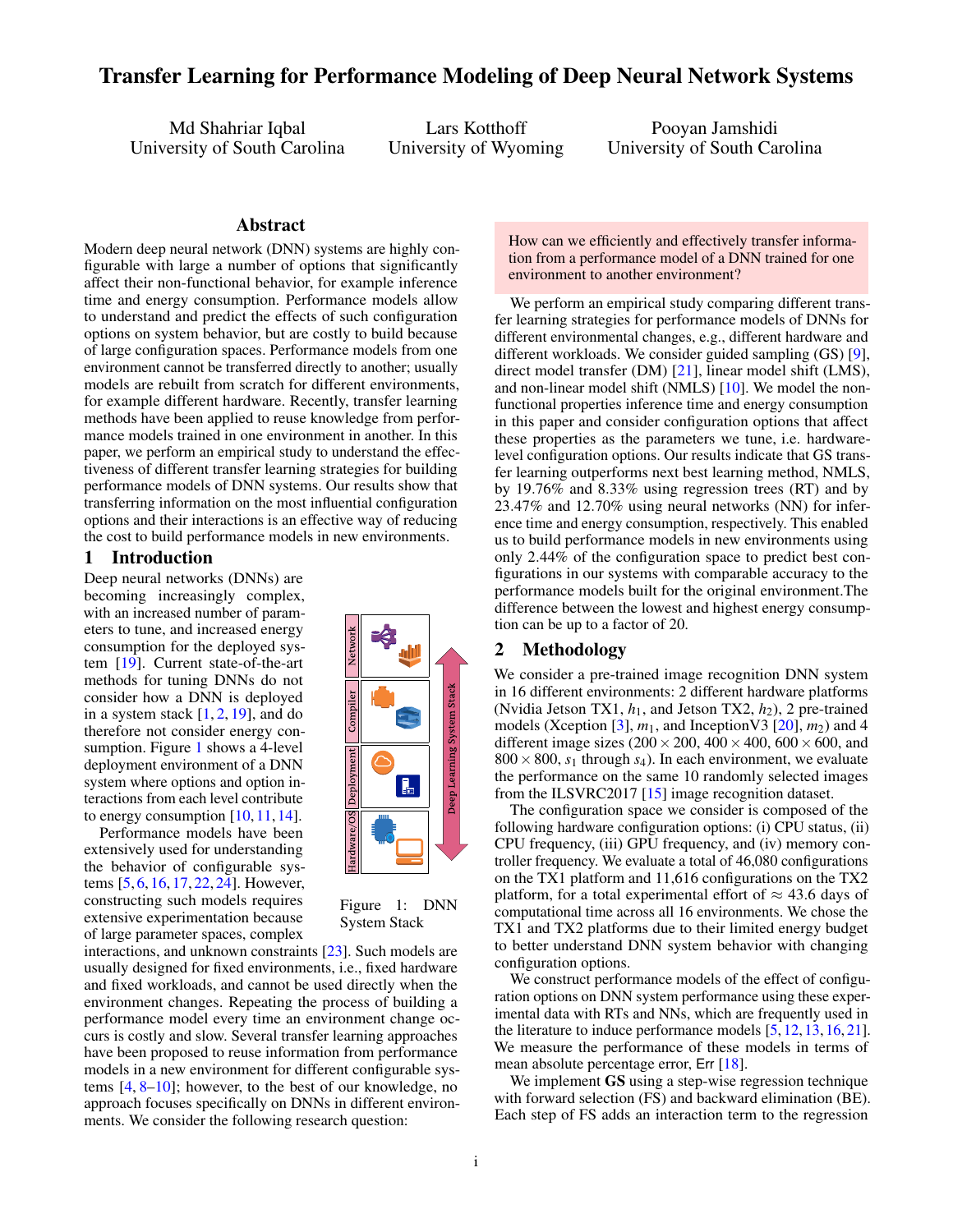

<span id="page-1-0"></span>Figure 2: Comparison of prediction error of different transfer learning techniques (GS, DM, LMS, and NLMS) for performance models of DNN systems (Regression Tree and Neural Net) for inference time (top) and energy consumption (bottom). We consider 15 different target environments and show error bars for values aggregated over 10 predictions on a log scale.

model that increases the coefficient of determination, while BE removes an interaction term if its significance is below a threshold. We study the interaction terms of the final regression model; in particular, we exclude terms with coefficients that are less than  $10^{-12}$ . These terms guide the sampling towards important configuration options and avoid wasting resources on evaluations that effect no change when building performance models in new environments. The DM transfer learning approach reuses a performance model built for one environment directly in a different environment. The LMS and NMLS transfer learning techniques learn a linear regression model and a non-linear random forest regression model, respectively, to translate the predictions from a performance model trained for one environment into predictions for a different environment. These transfer models are based on a small number of randomly-sampled configurations that are evaluated in both environments.

In our experiments, we select the TX2 platform with the Inception V3 DNN and  $600 \times 600$  images as the source environment to train the performance models for. We transfer these performance models to each of the remaining 15 target environments. The source code and data are available in an online appendix [\[7\]](#page-2-19).

## 3 Results and Discussion

We present the results in Figure [2.](#page-1-0) They demonstrate that GS outperforms DM, LMS, and NMLS in each environment for both inference time and energy consumption. Average Err of the performance models induced using GS are 28.09% and 22.93% lower than DM, 25.64% and 21.59% lower than LMS, and 23.47% and 19.76% lower than NLMS for inference time using NN and RT, respectively. Similarly, they are

42.85% and 39.41% lower than DM, 20.52% and 13.19% lower than LMS, and 12.70% and 8.33% lower than NLMS for energy consumption for NN and RT, respectively. All of GS, LMS, and NLMS incurred the same cost (evaluation of 2.44% of the entire configuration space,  $\approx$  2.48 hours), while the cost for DM was zero as the performance model from the source environment is reused without modification in the target environment. For the DM and GS transfer learning techniques, an increase in computational effort of just 2.48 hours ( $\approx 0.15\%$  of the effort to train the original performance model) leads to an decrease of Err of 28.09% and 22.93% for inference time and 42.85% and 39.41% for energy consumption using NN and RT, consecutively.

If the environment change between source and target includes a hardware change, DM is more effective than LMS and NLMS for inference time modeling; however, for energy consumption, NLMS performs better than DM and LMS.

Guided sampling can help practitioners to quickly develop reliable performance models for new environments based on information they have obtained in the past to tune and optimize a system. Such performance models can guide practitioners to avoid invalid configurations and are useful for design space exploration to quickly find optimal configurations in new environments using influential configurations which typically practitioners miss. These models are also useful to learn the performance landscape of a system for performance debugging, and obtain a better understanding of how the configuration options affect performance in general. In future work, we will consider extending the configuration space with options from all 4 levels of the DNN system stack.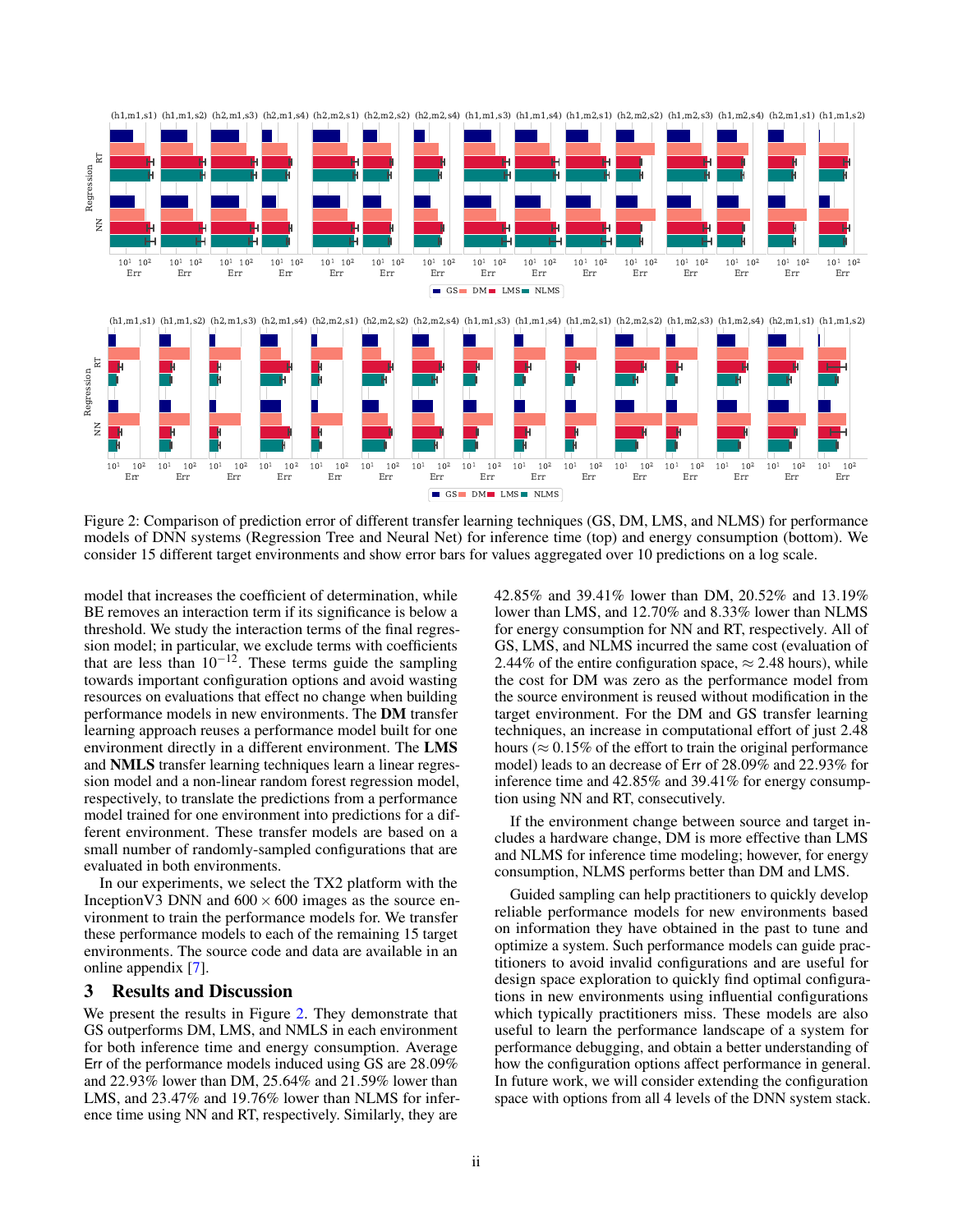## 4 Acknowledgements

This work has been supported by AFRL and DARPA (FA8750-16-2-0042). Lars Kotthoff is supported by NSF grant #1813537.

## References

- <span id="page-2-1"></span>[1] Ermao Cai, Da-Cheng Juan, Dimitrios Stamoulis, and Diana Marculescu. Neuralpower: Predict and deploy energy-efficient convolutional neural networks. *arXiv:1710.05420*, 2017.
- <span id="page-2-2"></span>[2] Yu-Hsin Chen, Joel Emer, and Vivienne Sze. Eyeriss: A spatial architecture for energy-efficient dataflow for convolutional neural networks. In *ACM SIGARCH Computer Architecture News*, volume 44, pages 367–379. IEEE Press, 2016.
- <span id="page-2-13"></span>[3] François Chollet. Xception: Deep learning with depthwise separable convolutions. *arXiv preprint*, pages 1610– 02357, 2017.
- <span id="page-2-10"></span>[4] Daniel Geschwender, Frank Hutter, Lars Kotthoff, Yuri Malitsky, Holger H. Hoos, and Kevin Leyton-Brown. Algorithm Configuration in the Cloud: A Feasibility Study. In *LION 8*, pages 41–44, February 2014.
- <span id="page-2-6"></span>[5] Jianmei Guo, Krzysztof Czarnecki, Sven Apel, Norbert Siegmund, and Andrzej Wasowski. Variability-aware performance prediction: A statistical learning approach. In *Proc. Int'l Conf. Automated Software Engineering (ASE)*, pages 301–311. IEEE, 2013.
- <span id="page-2-7"></span>[6] Henry Hoffmann, Stelios Sidiroglou, Michael Carbin, Sasa Misailovic, Anant Agarwal, and Martin Rinard. Dynamic knobs for responsive power-aware computing. In *In Proc. of Int'l Conference on Architectural Support for Programming Languages and Operating Systems (ASPLOS)*, 2011.
- <span id="page-2-19"></span>[7] Md Shahriar Iqbal, editor. *Opml-DNNPerfModeling*. 2019. [https://github.com/iqbal128855/](https://github.com/iqbal128855/OpML19-DNNPerfModeling) [OpML19-DNNPerfModeling](https://github.com/iqbal128855/OpML19-DNNPerfModeling).
- <span id="page-2-11"></span>[8] Pooyan Jamshidi, Norbert Siegmund, Miguel Velez, Christian Kästner, Akshay Patel, and Yuvraj Agarwal. Transfer learning for performance modeling of configurable systems: An exploratory analysis. In *Proceedings of the 32nd IEEE/ACM International Conference on Automated Software Engineering (ASE)*, pages 497–508. IEEE Press, 2017.
- <span id="page-2-12"></span>[9] Pooyan Jamshidi, Miguel Velez, Christian Kästner, and Norbert Siegmund. Learning to sample: exploiting similarities across environments to learn performance models for configurable systems. In *Proceedings of the 2018 26th ACM Joint Meeting on European Software Engineering Conference and Symposium on the Foundations of Software Engineering (ESEC/FSE)*, pages 71–82. ACM, 2018.
- <span id="page-2-3"></span>[10] Pooyan Jamshidi, Miguel Velez, Christian Kästner, Norbert Siegmund, and Prasad Kawthekar. Transfer learning for improving model predictions in highly configurable software. In *Proceedings of the 12th International Symposium on Software Engineering for Adaptive and Self-Managing Systems (SEAMS)*, pages 31–41. IEEE Press, 2017.
- <span id="page-2-4"></span>[11] Irene Manotas, Lori Pollock, and James Clause. Seeds: a software engineer's energy-optimization decision support framework. In *Proceedings of the 36th International Conference on Software Engineering (ICSE)*, pages 503–514. ACM, 2014.
- <span id="page-2-16"></span>[12] Vivek Nair, Tim Menzies, Norbert Siegmund, and Sven Apel. Faster discovery of faster system configurations with spectral learning. *Automated Software Engineering (ASE)*, pages 1–31, 2017.
- <span id="page-2-17"></span>[13] Vivek Nair, Tim Menzies, Norbert Siegmund, and Sven Apel. Using bad learners to find good configurations. In *Proc. Int'l Symp. Foundations of Software Engineering (FSE)*, ESEC/FSE 2017, pages 257–267, New York, NY, USA, 2017. ACM.
- <span id="page-2-5"></span>[14] Hang Qi, Evan R Sparks, and Ameet Talwalkar. Paleo: A performance model for deep neural networks. 2016.
- <span id="page-2-15"></span>[15] Olga Russakovsky, Jia Deng, Hao Su, Jonathan Krause, Sanjeev Satheesh, Sean Ma, Zhiheng Huang, Andrej Karpathy, Aditya Khosla, Michael Bernstein, Alexander C. Berg, and Li Fei-Fei. ImageNet Large Scale Visual Recognition Challenge. *International Journal of Computer Vision (IJCV)*, 115(3):211–252, 2015.
- <span id="page-2-8"></span>[16] Atri Sarkar, Jianmei Guo, Norbert Siegmund, Sven Apel, and Krzysztof Czarnecki. Cost-efficient sampling for performance prediction of configurable systems. In *Proc. Int'l Conf. Automated Software Engineering (ASE)*, pages 342–352. IEEE, November 2015.
- <span id="page-2-9"></span>[17] Norbert Siegmund, Alexander Grebhahn, Sven Apel, and Christian Kästner. Performance-influence models for highly configurable systems. In *Proc. Europ. Software Engineering Conf. Foundations of Software Engineering (ESEC/FSE)*, pages 284–294. ACM, August 2015.
- <span id="page-2-18"></span>[18] P. M. Swamidass. Mape (mean absolute percentage error)mean absolute percentage error (mape). In *Encyclopedia of Production and Manufacturing Management*, pages 462–462, Boston, MA, 2000. Springer US.
- <span id="page-2-0"></span>[19] Vivienne Sze, Yu-Hsin Chen, Tien-Ju Yang, and Joel S Emer. Efficient processing of deep neural networks: A tutorial and survey. *Proceedings of the IEEE*, 105(12):2295–2329, 2017.
- <span id="page-2-14"></span>[20] Christian Szegedy, Vincent Vanhoucke, Sergey Ioffe, Jon Shlens, and Zbigniew Wojna. Rethinking the inception architecture for computer vision. In *Proceedings of the IEEE conference on computer vision and pattern recognition (CVPR)*, pages 2818–2826, 2016.